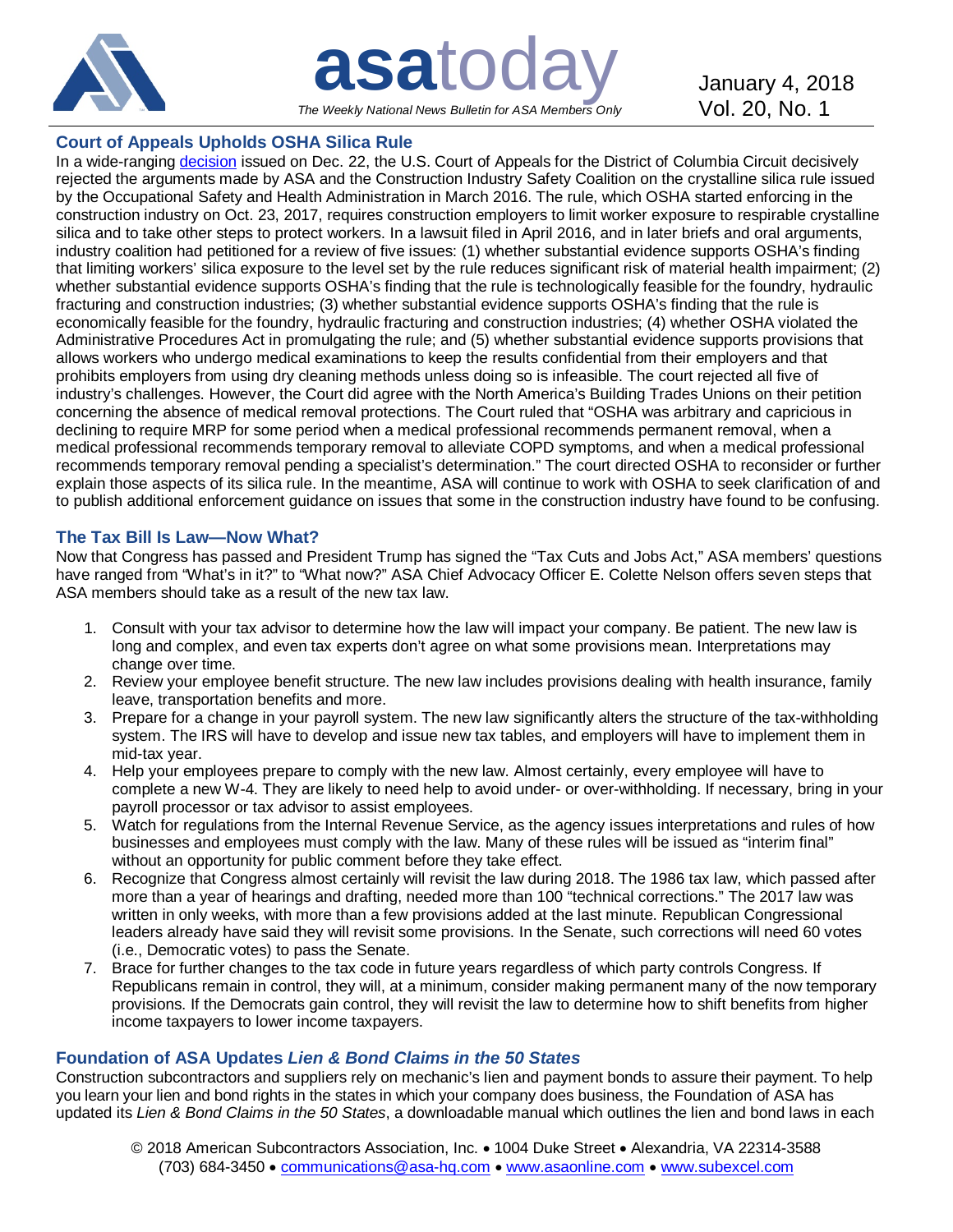

state and the District Columbia. A mechanic's lien is a claim against property to secure a debt, such as a debt owed to a construction subcontractor for the value of work performed and materials furnished on a construction project. A payment bond, which is required on most public construction, assures the owner that the prime contractor will pay its subcontractors and suppliers. The FASA manual provides a summary of the basic requirements of each state's lien and bond laws, including who is covered; critical deadlines for notices, claims and suits; filing procedures; and more. The summary of laws was prepared by Donald W. Gregory, Esq., and Eric B. Travers, Esq., Kegler, Brown, Hill and Ritter, Columbus, Ohio, ASA's general counsel, with input from attorneys from around the country. [FASA Lien & Bond Claims in the 50 States](http://bit.ly/1lokmA7) (Item #3006) is \$55 for ASA members and \$80 for nonmembers.



# **Bryan Bernardo to Present 'Trending Now: Lean Construction Top 10 Topics' at SUBExcel 2018**

Bryan Bernardo, LEED-AP, Kitchell Contractors, will present an education workshop, "Trending Now: Lean Construction Top 10 Topics" from 3:30 p.m. to 4:45 p.m. on Friday, March 2 during SUBExcel 2018 in Tempe, Ariz. "As experienced workers leave the construction industry and fewer trades enter, we must transform the way we think and deliver projects," Bernardo said. "Lean design and construction enables that shift by focusing on eliminating waste and increasing value with safer job sites, improved profitability and reduced schedules." In the workshop, Bernardo will discuss eight wastes, plus 10 trending Lean construction tools that improve the way we build.





In other SUBExcel 2018 news, the final reception, banquet and awards ceremony on Friday, March 2 at Rustlers Roost will have a Western theme. Be sure to wear your cowboy hats and boots! Also, ASA has produced a new [video](https://youtu.be/fnJKJwnWbq4)

and a new [brochure](http://bit.ly/2l0d7lr) for SUBExcel 2018. SUBExcel 2018 will take place Feb. 28-March 3, 2018, in Tempe, Ariz. [Register online](http://bit.ly/2w8y1XQ) and [make your hotel reservations](http://bit.ly/2j4xjox) in the ASA room block at Tempe Mission Palms. The early-bird registration deadline and hotel room block cut-off date is **Jan. 31**. For

more information and to view the full [schedule,](http://bit.ly/2iS39S4) visit [www.SUBExcel.com.](http://www.subexcel.com/)

## **Federal Labor Agencies Announce Rulemakings Affecting Subcontractors**

Construction subcontractors, specialty contractors and suppliers will need to be alert to changes in federal regulations impacting human resource management during 2018, according to the regulatory plans released on Dec. 14 by the federal agencies regulating worker relations. Among the agencies reporting their plans are those housed in the U.S. Department of Labor, including the Employee Benefits Security Administration, the Employment Training Administration, the Office of Labor-Management Standards, the Wage and Hour Division, and the Office of Workers Compensation Programs. The Equal Employment Opportunity Commission also announced its regulatory program for 2018. Among the final labor regulations scheduled for publication in 2018 are:

January: ETA: Electronic Filing of Apprenticeship & Training January: OLMS: Rescission of Rule Interpreting "Advice" Exemption in Section 203(c) of the Labor-Management Reporting and Disclosure Act February: EBSA: Adoption of Amended and Restated Voluntary Fiduciary Correction (interim) April: OWCP: Longshore and Harbor Workers' Compensation Act: Maximum Compensation Rate Determinations

The agencies also announced their intent to publish proposed rules that if/when finalized will impact subcontractors. These include:

January: ETA: Apprenticeship Programs, Labor Standards for Registration January: EEOC: Procedural Regulations Under Title VII, Americans with Disabilities Act, and the Genetic Information Discrimination Act and Procedures, and Age Discrimination in Employment Act March: OLMS: Labor Organization Annual Financial Reports: Coverage of Intermediate Bodies June: ETA: Drug Testing by States for Purposes of Determining Unemployment Compensation August: EEOC: Amendments to Regulations Under the ADA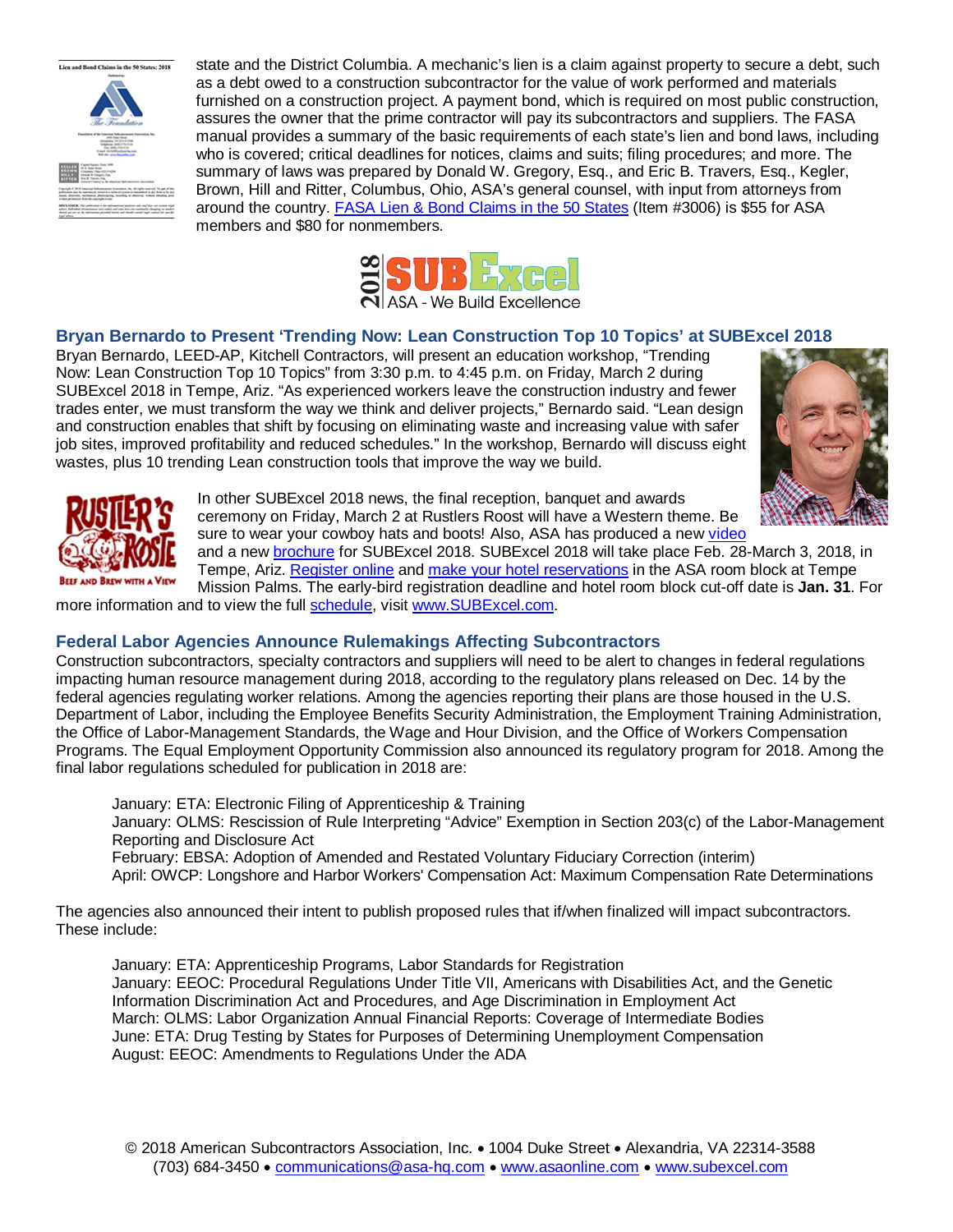August: EEOC: Amendments to Regulations Under GINA October: WHD: Defining and Delimiting the Exemptions for Executive, Administrative, Professional, Outside Sales, and Computer Employees

ASA will continue to aggressively represent the interests of subcontractors before these agencies and the Congressional committees with oversight responsibilities.

## **Guideline Helps Reduce Threat of Speculative Claims**

You may have heard horror stories like a subcontractor being sued for the financial loss suffered by a prime contractor because it was occupied dealing with a problem allegedly caused by the subcontractor on a current project rather than bidding a future project. Or perhaps you may have heard of a subcontractor being sued for doing something that harmed a prime contractor's bonding capacity. Rather than ending up on the losing side of a speculative lawsuit, a subcontractor can take specific steps to ensure that it has contractual rights limiting expensive claims for damages that are, at best, tangentially related to its performance. The universal recognition of the value of limiting such claims is why subcontractors and prime contractors have agreed that the best practice in the construction industry is that a project's "risks should be limited to those foreseen and agreed upon in contracts, with each party specifically disclaiming any right to assert a claim for consequential damages." Through their collaboration on the "Guideline on Consequential Damages," ASA, the Associated General Contractors of America, and the Associated Specialty Contractors have agreed:

*"All parties in the construction process are best served through clear contractual understandings that achieve certainty and restrict recovery of claimed damages to amounts, if any, specifically agreed upon by the parties. Accordingly, relevant text should be included on mutual consequential damage waiver language in construction agreements."* 

Developed and published by ASA, AGC and ASC as part of the [Guidelines for a Successful Construction Project,](http://bit.ly/29r0aLT) the guideline explains the main considerations behind each party to a contract agreeing to waive their rights to pursue damages that are consequential in nature. The guideline can be a valuable tool in explaining to a client or potential client why a mutual consequential-damages waiver should be inserted, retained or modified in a contract. While the guideline does not provide model waiver language, it does offer pointers to help subcontractors explain the need for a mutual waiver of consequential damages. It notes, for example, that "[c]ontracts and subcontracts that are silent on the subject offer no protection against all sorts of indirect cost claims for alleged damages or performance deficiencies." It also notes that well-established, project-specific costs like the cost of salaried supervision on a project should be clearly charged to each project to ensure consequential-damages waivers do not apply to them. Another important point made in the guideline is the distinction between consequential damages and liquidated damages: "Liquidated damages, unlike consequential damages, allow contractors and subcontractors to make business decisions about whether or not to bid the work and to include contingencies in their pricing. On projects where it is foreseeable that delay beyond a given date will result in known, specific costs, the parties may agree in advance on a reasonable dollar amount of liquidated damages for each day of unexcused delay." Subcontractors can develop a consequential-damages waiver provision using model language such as provided in the ASA-endorsed *ConsensusDocs 750 Standard Form of Agreement Between Constructor and Subcontractor*:

*"5.4.1 Except for any (a) liquidated, consequential or other damages that Owner is entitled to recover against Constructor under the prime agreement, and (b) losses covered by insurance required by the Subcontract Documents, the Parties mutually waive all claims against each other for consequential damages, including but not limited to, damages for loss of business, loss of financing, loss of profits not related to this Project, loss of bonding capacity, loss of reputation, or insolvency. Similarly, Subcontractor shall obtain in contracts with its subcontractors mutual waivers of consequential damages that correspond to Subcontractor's waiver of consequential damages. The provisions of this subsection shall also apply to and survive this Agreement."*

Using such language, a subcontractor would, of course, want to have a thorough understanding of the waiver spelled out in the owner-contractor agreement.

## **Contract Changes and Claims: Maintain Concurrent Cost Records, Part 1**

Earlier articles emphasized the importance of an effective cost accounting system. It also is advantageous to maintain concurrent descriptive summaries of labor and equipment and other cost items as they are consumed, especially on changed or impacted work. These should include the following:

• Maintain labor tickets or other payroll records showing each person employed, the hours worked and the particular tasks performed, especially if those tasks relate to compensable extra work items.